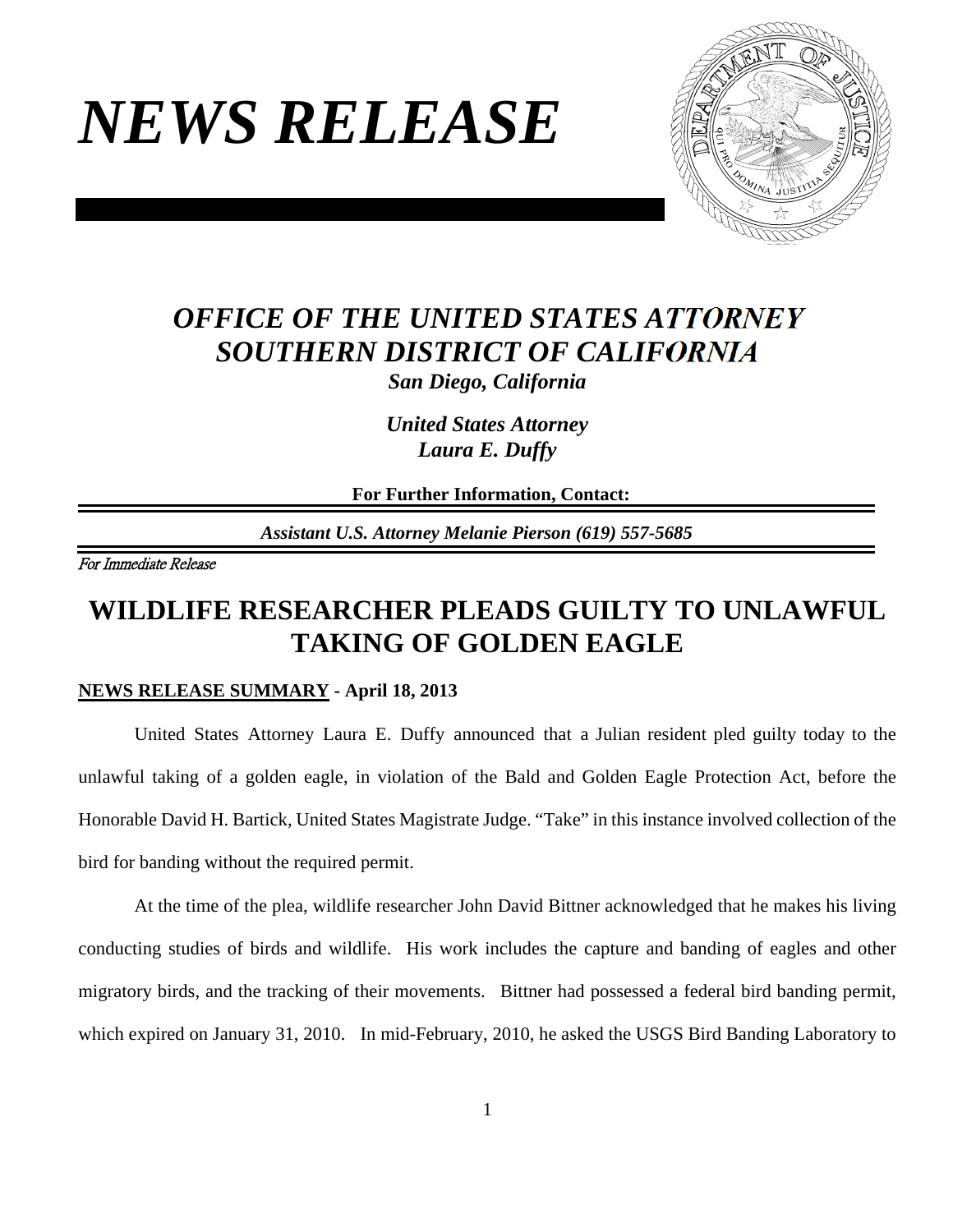renew his permit. The Bird Banding Lab advised Bittner that he was not in compliance with his permit as he had not reported any data for the birds he had banded since October 31, 2006 and thus, his permit would not be renewed until he submitted the delinquent data. These data provide the USGS and the U.S. Fish and Wildlife Service valuable information about the health and distribution of the eagle population in the United States. For the period from January 31, 2010, through August 12, 2010, Bittner possessed no permit to capture and band eagles or any other migratory bird. In pleading guilty, Bittner admitted that during this period, he captured and banded 144 migratory birds in southern California, including at least one female golden eagle, knowing that he had no permit to do so.

Historically, the breeding range of the golden eagle included most of North America, but today the species occurs primarily in the Western United States where it nests and winters from Alaska south to central Mexico. In some western states, golden eagles are year-round residents in breeding territories.

The golden eagle is a Bird of Conservation Concern throughout most of its western range. In the early 1970s, the estimated North American population was approximately 100,000. The current population estimate for the United States and Canada is 80,000, with documented declines in western states. Golden eagle populations are primarily impacted by habitat loss, collisions with transmission lines and increasingly with wind turbines, ingestion of lead and other contaminants, and disturbance of nest and brooding sites.

The Bald and Golden Eagle Protection Act prohibits anyone from taking, possessing, or transporting a bald eagle or golden eagle, or the parts, nests, or eggs of such birds without prior authorization. Take means to pursue, shoot, shoot at, poison, wound, kill, capture, trap, collect, destroy, molest, or disturb. Activities that directly or indirectly lead to take are prohibited without a permit. Such restrictions help ensure the future viability of eagles in the wild.

2